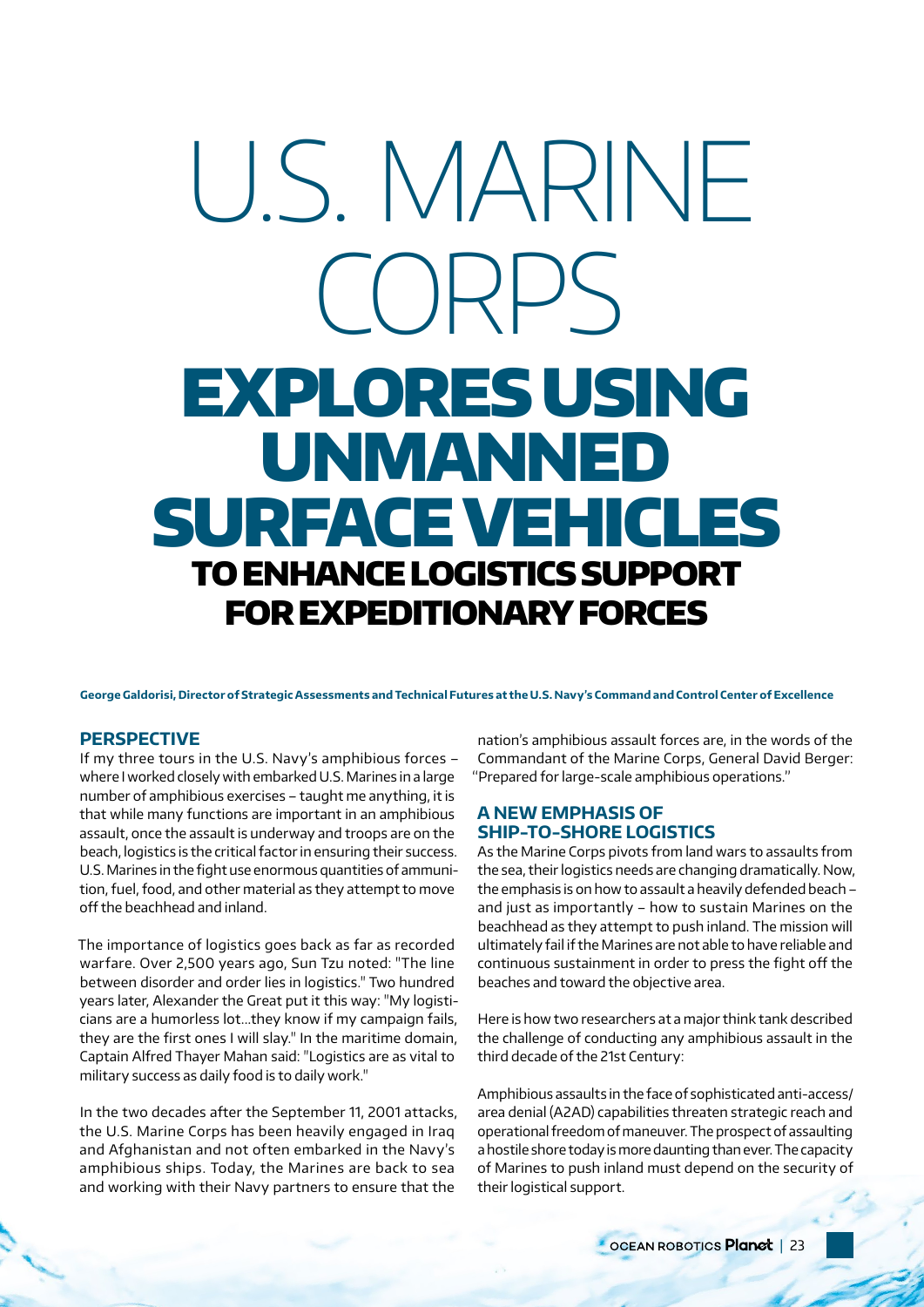



While many naval professionals do acknowledge the importance of logistics, this vital function often gets shunted aside as a priority. Here is how one U.S. naval officer put it in the pages of the U.S. Naval Institute Proceedings in an article entitled "Improve Combat Logistics":

Warfare is often viewed through the lens of iconic objects, such as a field of men wearing blue and gray uniforms, the M-4 Sherman tank, and the nuclear-powered aircraft carrier. What those images ignore are the forces that provide combat logistics—the sinews that link the resources to the warfighter.

Senior Marine Corps officers are emphasizing the importance of logistics to sustain effective expeditionary operations. The Commanding General of the First Marine Expeditionary Force, Lieutenant General George W. Smith, Jr., put it this way: "We are not putting enough emphasis on logistics…We can't win without sustainment…The challenge for the Marine Corps is the last logistical mile."

Other Marine Corps officers have emphasized the importance of seeking technology solutions for the Services' needs, especially in the logistics arena, with the Commanding General, Marine Corps Combat Development Command, Lieutenant General Karsten Heckl, stating: "We need to get unmanned platforms into operators' hands."



## **AN EMERGING LOGISTICS SOLUTION USING UNMANNED SURFACE VEHICLES**

Recognizing their need to find an innovative solution to substantial logistics challenges encountered during an amphibious assault, the Navy and Marine Corps have been proactive in leveraging emerging technology – often commercial-off-the-shelf (COTS) technologies – in exercises, experiments, and demonstrations in order to explore potential logistics alternatives.

One U.S Navy-Marine Corps exercise, Joint Exercise Valiant Shield, overseen by Commander Marine Forces Pacific (MARFORPAC), and conducted on the Marianas Island Range Complex as well as on the island of Guam, focused specifically on the logistics function, something of critical importance to Marine Corps warfighters. Valiant Shield demonstrated the ability of COTS technologies – in this case, unmanned surface vehicles – to perform the vital logistics function.

The expeditionary force commander used a catamaran-style hull 12-foot MANTAS USV to provide rapid ship-to-shore logistics resupply. While this small, autonomously operated, USV carried only one hundred and twenty pounds of cargo, the proof-of-concept worked and successfully demonstrated that unmanned surface vehicles could safely and effectively resupply troops ashore.